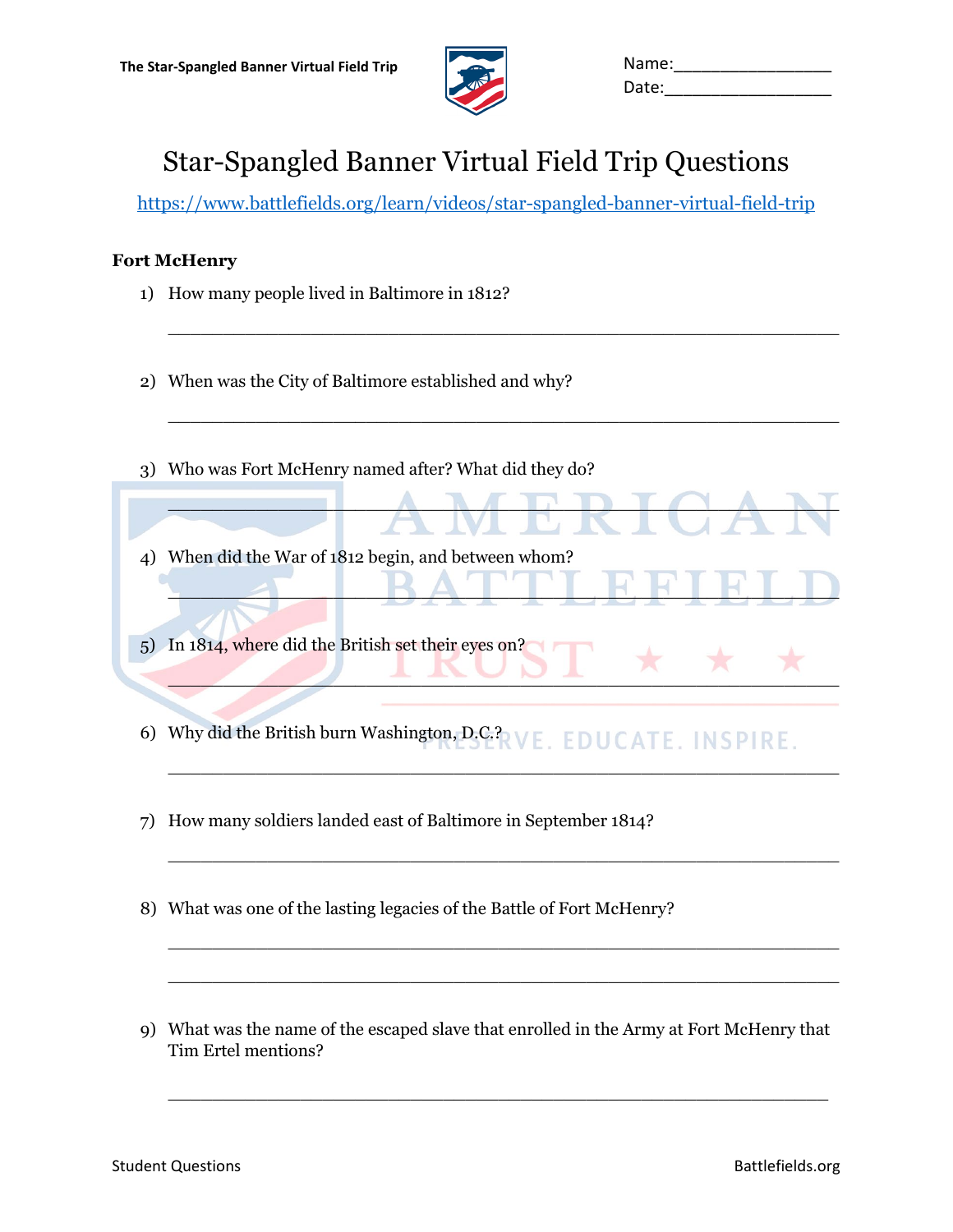

| Name: |  |
|-------|--|
| Date: |  |

### **Civilians during the War of 1812**

1) What was Hampton National Historic Site before it became part of the National Park Service?

 $\overline{\phantom{a}}$  , and the contract of the contract of the contract of the contract of the contract of the contract of the contract of the contract of the contract of the contract of the contract of the contract of the contrac

 $\_$ 

 $\overline{\phantom{a}}$  , and the contract of the contract of the contract of the contract of the contract of the contract of the contract of the contract of the contract of the contract of the contract of the contract of the contrac

 $\overline{a_1}$  ,  $\overline{a_2}$  ,  $\overline{a_3}$  ,  $\overline{a_4}$  ,  $\overline{a_5}$  ,  $\overline{a_6}$  ,  $\overline{a_7}$  ,  $\overline{a_8}$  ,  $\overline{a_9}$  ,  $\overline{a_9}$  ,  $\overline{a_9}$  ,  $\overline{a_9}$  ,  $\overline{a_9}$  ,  $\overline{a_9}$  ,  $\overline{a_9}$  ,  $\overline{a_9}$  ,  $\overline{a_9}$  ,

- 2) What is the name of the family who owned and constructed Hampton?
- 3) How large was the estate at its height in 1829?
- 4) How did the Hampton Plantation help in the War of 1812?

| How long did it take to build the home?<br>(5)                           |
|--------------------------------------------------------------------------|
| 6) What style architecture is the home?                                  |
| <b>Slavery in Early America</b>                                          |
| What types of workers were employed to build the house at Hampton?<br>1) |
| ESERVE. EDUCATE. INSP                                                    |

 $\overline{\phantom{a}}$  , and the contract of the contract of the contract of the contract of the contract of the contract of the contract of the contract of the contract of the contract of the contract of the contract of the contrac

 $\overline{\phantom{a}}$  , and the contribution of the contribution of the contribution of the contribution of the contribution of the contribution of the contribution of the contribution of the contribution of the contribution of the

 $\overline{\phantom{a}}$  , and the contract of the contract of the contract of the contract of the contract of the contract of the contract of the contract of the contract of the contract of the contract of the contract of the contrac

- 2) Where did the owners of Hampton wealth come from?
- 3) What roles did slaves play at Hampton (types of jobs)?
- 4) How many slaves were at Hampton at the height of its operation?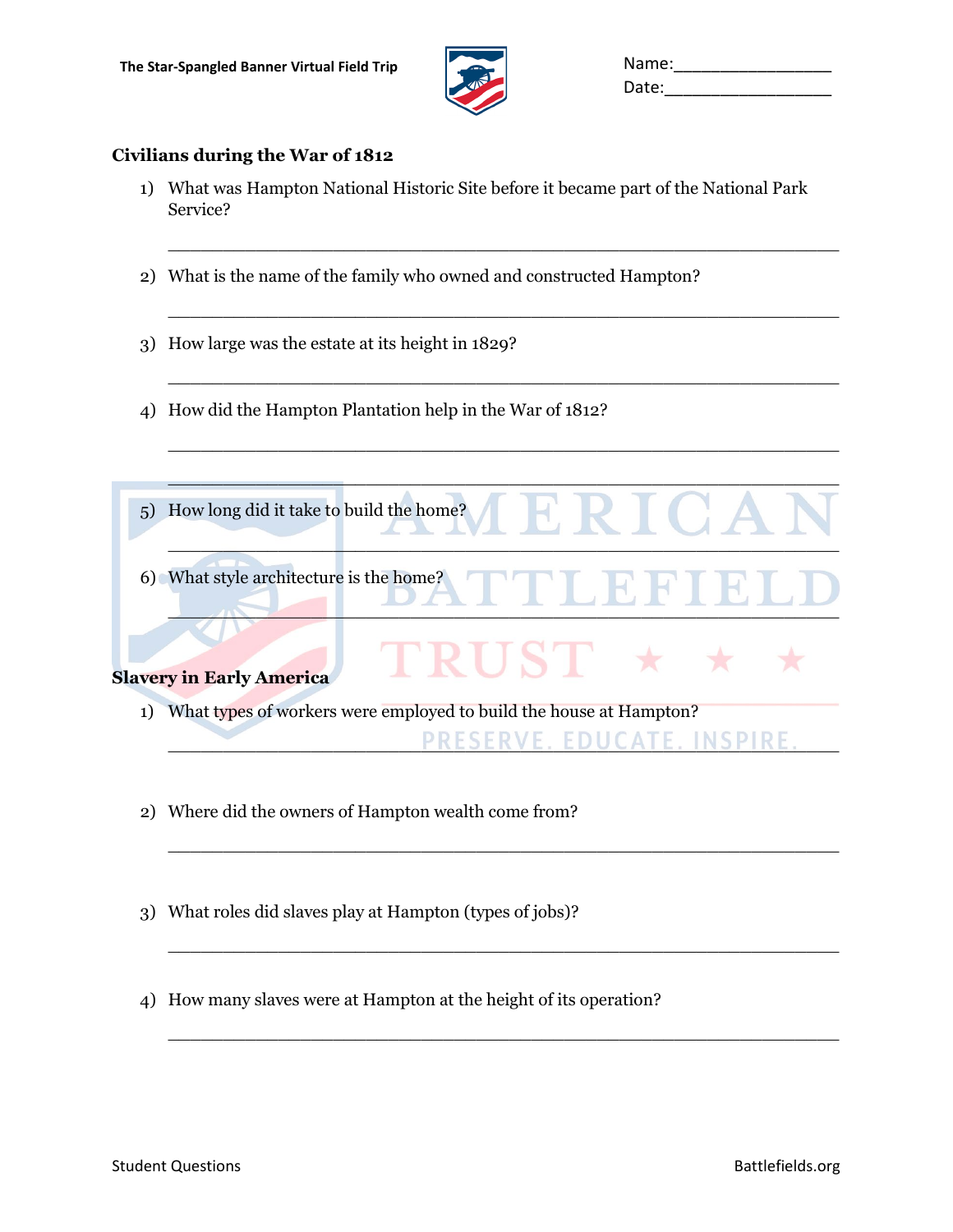

| Name: |  |
|-------|--|
| Date: |  |

- 5) What does working plantation mean?
- 6) Were the enslaved workers at Hampton allowed to get married? Why or why not?

 $\overline{\phantom{a}}$  , and the contribution of the contribution of the contribution of the contribution of the contribution of the contribution of the contribution of the contribution of the contribution of the contribution of the

 $\overline{a_1}$  ,  $\overline{a_2}$  ,  $\overline{a_3}$  ,  $\overline{a_4}$  ,  $\overline{a_5}$  ,  $\overline{a_6}$  ,  $\overline{a_7}$  ,  $\overline{a_8}$  ,  $\overline{a_9}$  ,  $\overline{a_9}$  ,  $\overline{a_9}$  ,  $\overline{a_9}$  ,  $\overline{a_9}$  ,  $\overline{a_9}$  ,  $\overline{a_9}$  ,  $\overline{a_9}$  ,  $\overline{a_9}$  ,

 $\overline{\phantom{a}}$  , and the contract of the contract of the contract of the contract of the contract of the contract of the contract of the contract of the contract of the contract of the contract of the contract of the contrac

- 7) What are slave quarters and what are their purpose?
- 8) Which house is the oldest house at Hampton?

| What significance does the bell have?<br>9)                                   |
|-------------------------------------------------------------------------------|
|                                                                               |
| 10) What happened to the enslaved population after they gained their freedom? |

### PRESERVE. EDUCATE. INSPIRE.

### **The Star-Spangled Banner Flag House**

- 1) Where did the idea for the flag come from?
- 2) Who owned the shop that produced the Star-Spangled Banner, and what made them unique in the early 19<sup>th</sup> century?

 $\overline{\phantom{a}}$  , and the contract of the contract of the contract of the contract of the contract of the contract of the contract of the contract of the contract of the contract of the contract of the contract of the contrac

\_\_\_\_\_\_\_\_\_\_\_\_\_\_\_\_\_\_\_\_\_\_\_\_\_\_\_\_\_\_\_\_\_\_\_\_\_\_\_\_\_\_\_\_\_\_\_\_\_\_\_\_\_\_\_\_\_\_\_\_\_

\_\_\_\_\_\_\_\_\_\_\_\_\_\_\_\_\_\_\_\_\_\_\_\_\_\_\_\_\_\_\_\_\_\_\_\_\_\_\_\_\_\_\_\_\_\_\_\_\_\_\_\_\_\_\_\_\_\_\_\_\_

 $\overline{\phantom{a}}$  , and the contract of the contract of the contract of the contract of the contract of the contract of the contract of the contract of the contract of the contract of the contract of the contract of the contrac

3) What was one status symbol inside of the Star-Spangled Banner Flag House?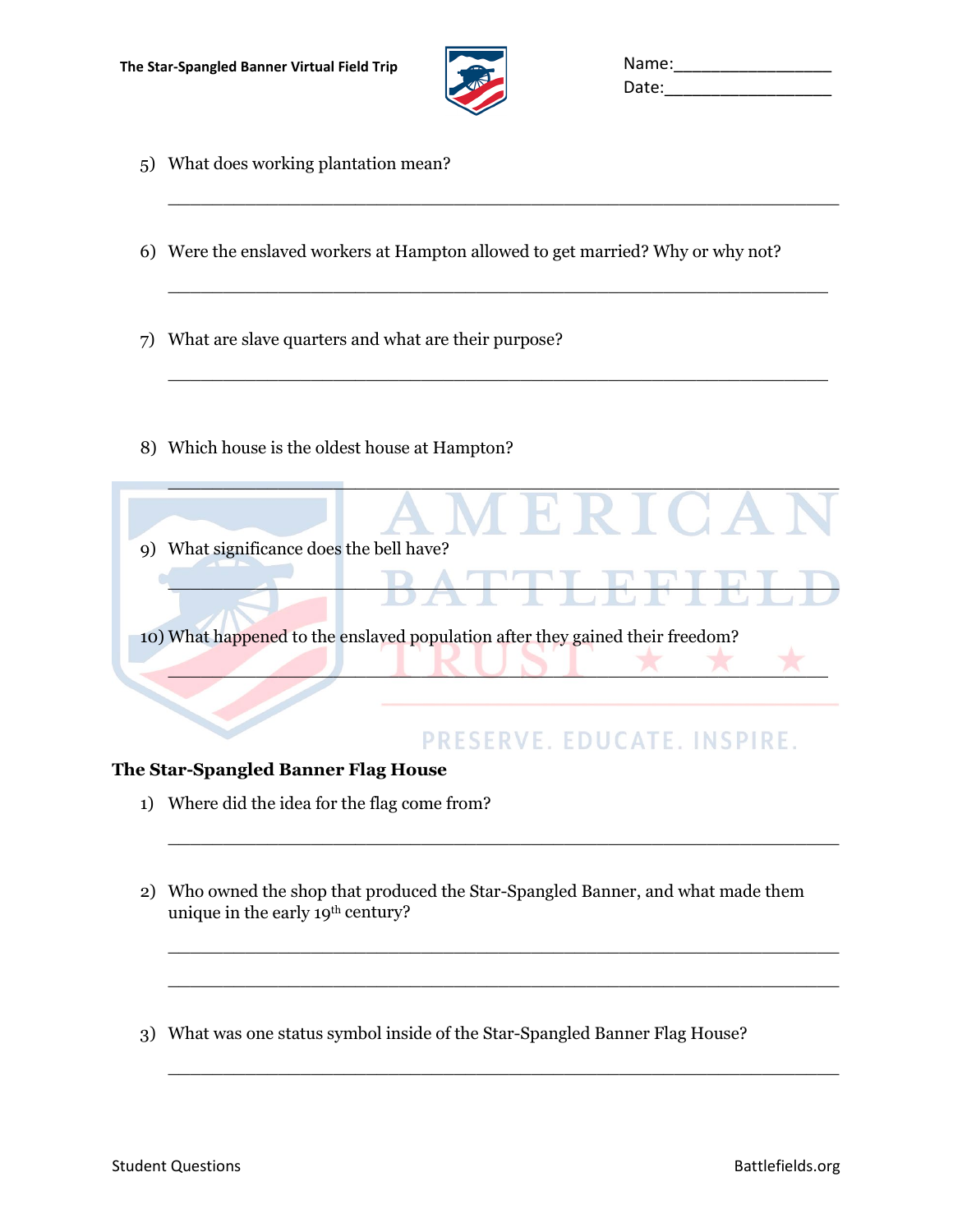

| Name: |  |
|-------|--|
| Date: |  |

4) The creators of the flag wanted the British to have no problem doing what when the viewed it?

 $\overline{\phantom{a}}$  , and the contract of the contract of the contract of the contract of the contract of the contract of the contract of the contract of the contract of the contract of the contract of the contract of the contrac

 $\overline{a_1}$  , and the contribution of the contribution of the contribution of the contribution of the contribution of the contribution of the contribution of the contribution of the contribution of the contribution of the

 $\overline{a_1}$  ,  $\overline{a_2}$  ,  $\overline{a_3}$  ,  $\overline{a_4}$  ,  $\overline{a_5}$  ,  $\overline{a_6}$  ,  $\overline{a_7}$  ,  $\overline{a_8}$  ,  $\overline{a_9}$  ,  $\overline{a_9}$  ,  $\overline{a_9}$  ,  $\overline{a_9}$  ,  $\overline{a_9}$  ,  $\overline{a_9}$  ,  $\overline{a_9}$  ,  $\overline{a_9}$  ,  $\overline{a_9}$  ,

- 5) How much did the large garrison cost to create?
- 6) How many people lived in the Star-Spangled Banner House and worked on the flag?
- 7) How large is the original Star-Spangled Banner (dimensions)? \_\_\_\_\_\_\_\_\_\_\_\_\_\_\_\_\_\_\_\_\_\_\_\_\_\_\_\_\_\_\_\_\_\_\_\_\_\_\_\_\_\_\_\_\_\_\_\_\_\_\_\_\_\_\_\_\_\_\_\_\_ 8) Where did they have to take the flag to finish working on it? \_\_\_\_\_\_\_\_\_\_\_\_\_\_\_\_\_\_\_\_\_\_\_\_\_\_\_\_\_\_\_\_\_\_\_\_\_\_\_\_\_\_\_\_\_\_\_\_\_\_\_\_\_\_\_\_\_\_\_\_\_

#### **The Star-Spangled Banner**

- 1) What are two things that most visitors know about Fort McHenry? NSPIRE.
- 2) What song were they playing when they raised the flag on the morning of September 14, 1814?

 $\overline{\phantom{a}}$  , and the contract of the contract of the contract of the contract of the contract of the contract of the contract of the contract of the contract of the contract of the contract of the contract of the contrac

 $\overline{\phantom{a}}$  , and the contract of the contract of the contract of the contract of the contract of the contract of the contract of the contract of the contract of the contract of the contract of the contract of the contrac

 $\overline{\phantom{a}}$  , and the contribution of the contribution of the contribution of the contribution of the contribution of the contribution of the contribution of the contribution of the contribution of the contribution of the

 $\_$  ,  $\_$  ,  $\_$  ,  $\_$  ,  $\_$  ,  $\_$  ,  $\_$  ,  $\_$  ,  $\_$  ,  $\_$  ,  $\_$  ,  $\_$  ,  $\_$  ,  $\_$  ,  $\_$  ,  $\_$  ,  $\_$  ,  $\_$  ,  $\_$  ,  $\_$  ,  $\_$  ,  $\_$  ,  $\_$  ,  $\_$  ,  $\_$  ,  $\_$  ,  $\_$  ,  $\_$  ,  $\_$  ,  $\_$  ,  $\_$  ,  $\_$  ,  $\_$  ,  $\_$  ,  $\_$  ,  $\_$  ,  $\_$  ,

- 3) What is the question that Francis Scott Key asks at the opening of our National Anthem?
- 4) Why are there two flags with different sizes?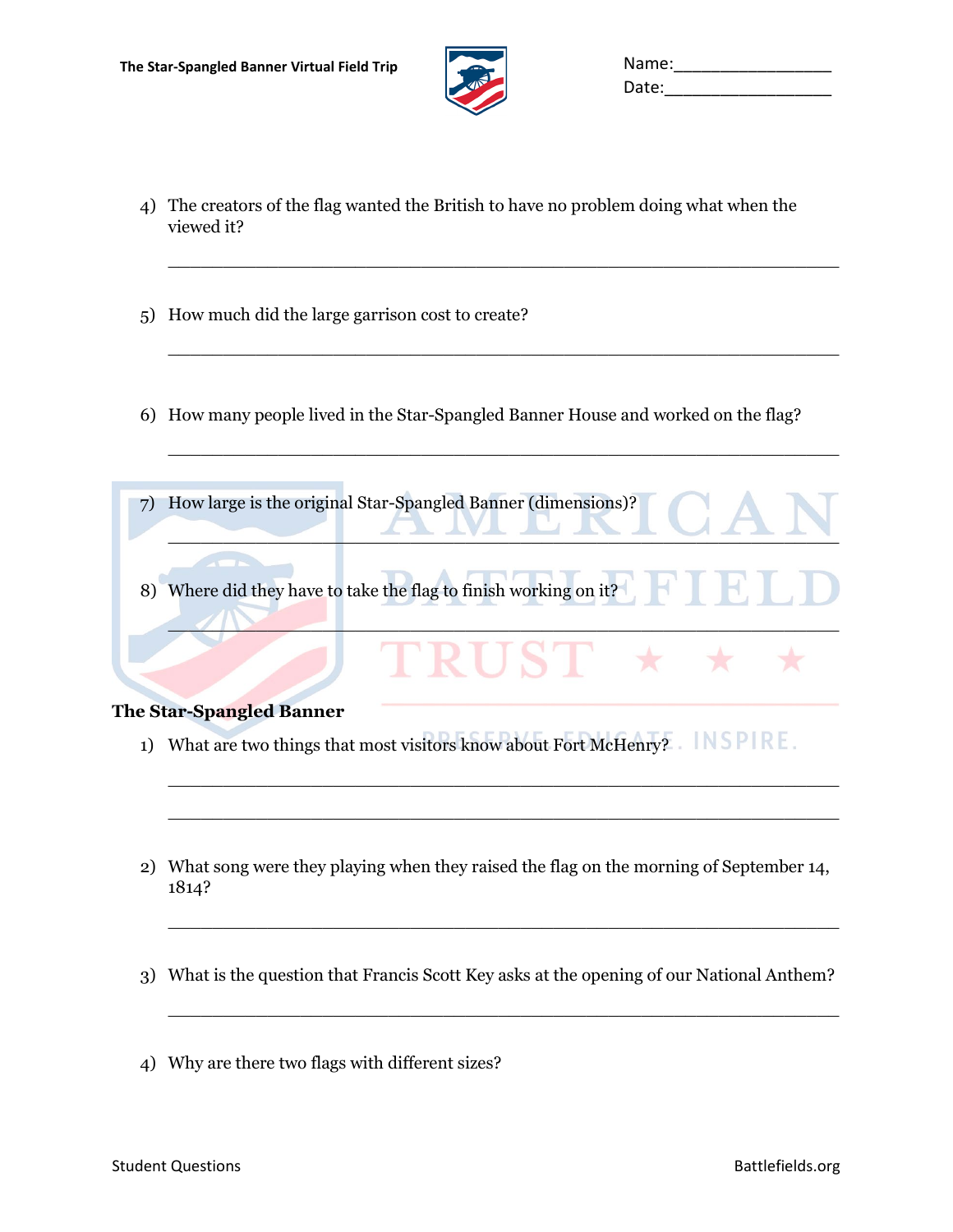

| Name: |  |
|-------|--|
| Date: |  |

- 5) Which type of flag is flown during adverse weather?
- 6) How far did the sound of the bombardment of Fort McHenry carry?
- 7) Who was the commander of Fort McHenry taunting by raising the garrison flag on the morning of September 14, 1814?

 $\overline{\phantom{a}}$  , and the contribution of the contribution of the contribution of the contribution of the contribution of the contribution of the contribution of the contribution of the contribution of the contribution of the

 $\overline{\phantom{a}}$  , and the contract of the contract of the contract of the contract of the contract of the contract of the contract of the contract of the contract of the contract of the contract of the contract of the contrac

 $\overline{a_1}$  ,  $\overline{a_2}$  ,  $\overline{a_3}$  ,  $\overline{a_4}$  ,  $\overline{a_5}$  ,  $\overline{a_6}$  ,  $\overline{a_7}$  ,  $\overline{a_8}$  ,  $\overline{a_9}$  ,  $\overline{a_9}$  ,  $\overline{a_9}$  ,  $\overline{a_9}$  ,  $\overline{a_9}$  ,  $\overline{a_9}$  ,  $\overline{a_9}$  ,  $\overline{a_9}$  ,  $\overline{a_9}$  ,

 $\frac{1}{2}$  ,  $\frac{1}{2}$  ,  $\frac{1}{2}$  ,  $\frac{1}{2}$  ,  $\frac{1}{2}$  ,  $\frac{1}{2}$  ,  $\frac{1}{2}$  ,  $\frac{1}{2}$  ,  $\frac{1}{2}$  ,  $\frac{1}{2}$  ,  $\frac{1}{2}$  ,  $\frac{1}{2}$  ,  $\frac{1}{2}$  ,  $\frac{1}{2}$  ,  $\frac{1}{2}$  ,  $\frac{1}{2}$  ,  $\frac{1}{2}$  ,  $\frac{1}{2}$  ,  $\frac{1$ 

 $\mathcal{L} = \{ \mathcal{L} \mid \mathcal{L} = \{ \mathcal{L} \mid \mathcal{L} = \{ \mathcal{L} \mid \mathcal{L} = \{ \mathcal{L} \mid \mathcal{L} = \{ \mathcal{L} \mid \mathcal{L} = \{ \mathcal{L} \mid \mathcal{L} = \{ \mathcal{L} \mid \mathcal{L} = \{ \mathcal{L} \mid \mathcal{L} = \{ \mathcal{L} \mid \mathcal{L} = \{ \mathcal{L} \mid \mathcal{L} = \{ \mathcal{L} \mid \mathcal{L} = \{ \mathcal{L} \mid \mathcal{L} = \{ \mathcal{L} \$ 

 $\overline{a_1}$  , and the set of the set of the set of the set of the set of the set of the set of the set of the set of the set of the set of the set of the set of the set of the set of the set of the set of the set of the se

 $\_$  ,  $\_$  ,  $\_$  ,  $\_$  ,  $\_$  ,  $\_$  ,  $\_$  ,  $\_$  ,  $\_$  ,  $\_$  ,  $\_$  ,  $\_$  ,  $\_$  ,  $\_$  ,  $\_$  ,  $\_$  ,  $\_$  ,  $\_$  ,  $\_$  ,  $\_$  ,  $\_$  ,  $\_$  ,  $\_$  ,  $\_$  ,  $\_$  ,  $\_$  ,  $\_$  ,  $\_$  ,  $\_$  ,  $\_$  ,  $\_$  ,  $\_$  ,  $\_$  ,  $\_$  ,  $\_$  ,  $\_$  ,  $\_$  ,

 $\overline{\phantom{a}}$  , and the contribution of the contribution of the contribution of the contribution of the contribution of the contribution of the contribution of the contribution of the contribution of the contribution of the

 $\_$  ,  $\_$  ,  $\_$  ,  $\_$  ,  $\_$  ,  $\_$  ,  $\_$  ,  $\_$  ,  $\_$  ,  $\_$  ,  $\_$  ,  $\_$  ,  $\_$  ,  $\_$  ,  $\_$  ,  $\_$  ,  $\_$  ,  $\_$  ,  $\_$  ,  $\_$  ,  $\_$  ,  $\_$  ,  $\_$  ,  $\_$  ,  $\_$  ,  $\_$  ,  $\_$  ,  $\_$  ,  $\_$  ,  $\_$  ,  $\_$  ,  $\_$  ,  $\_$  ,  $\_$  ,  $\_$  ,  $\_$  ,  $\_$  ,

8) What non-federal holiday does Baltimore celebrate every September?



1) Who was Francis Scott Key & why is he important to American history?

## PRESERVE. EDUCATE. INSPIRE.

- 2) Why was Francis Scott Key in Baltimore?
- 3) Who is known as "Old Beanes" and why is he key to the story of the Star-Spangled Banner?
- 4) Who did Key receive permission from to approach the British near Baltimore?
- 5) What did Key bring with him for the British?